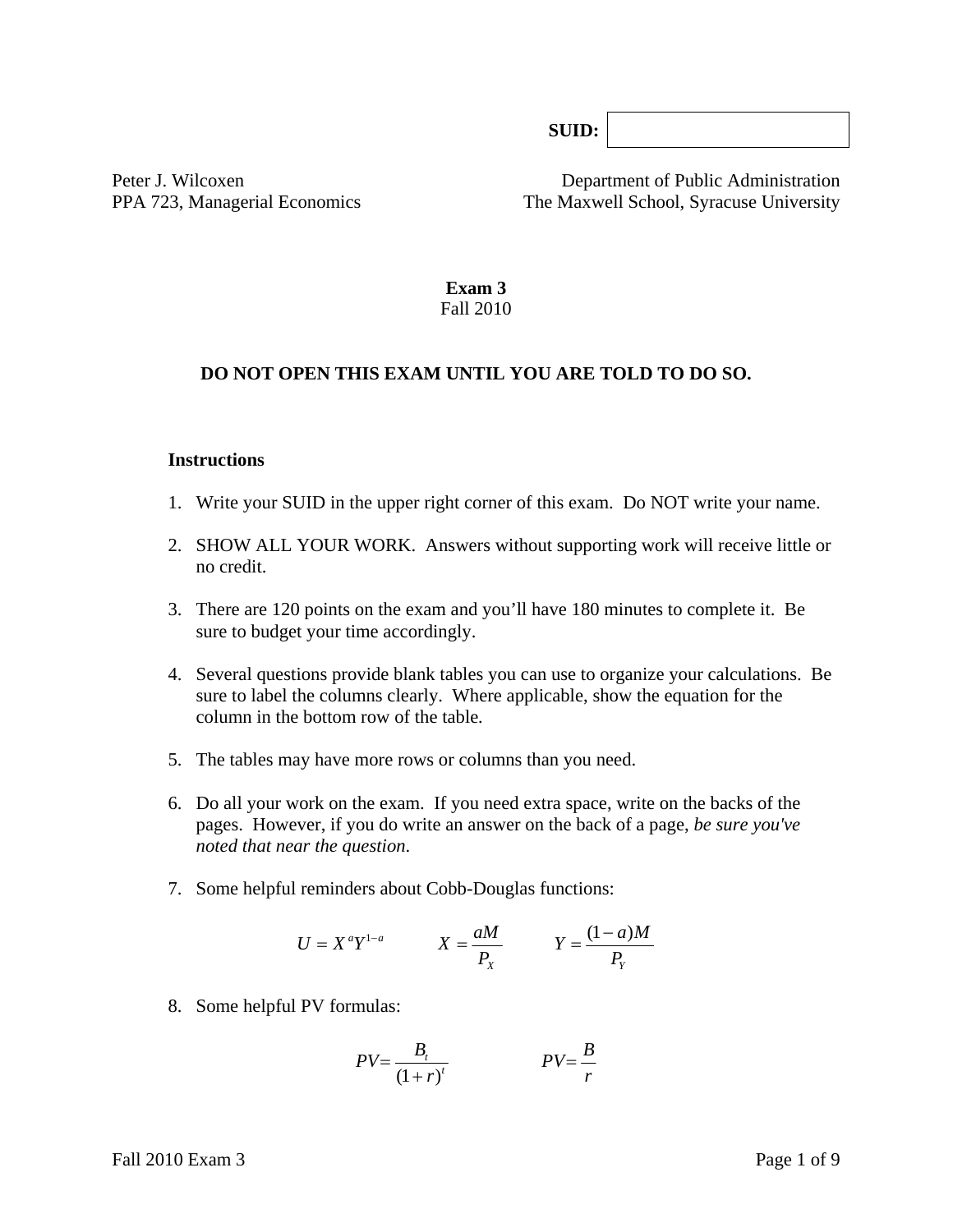# **Question 1 (15 points)**

A city would like to know if it should switch from conventional cars to hybrids for part of its vehicle fleet. No matter what kind of car it buys, it expects to pay for the vehicle in year 0, pay operating costs (fuel and maintenance) in years 1-5, and resell the vehicle in year 6 (no operating costs in years 0 or 6). It has the following data on costs and resale value for the two cars, and it uses an interest rate of 5% in present value calculations:

|                | Conventional   Hybrid |        |
|----------------|-----------------------|--------|
| Initial cost   | 30,000                | 36,000 |
| Operating cost | 2,000                 | 1,000  |
| Resale value   | 15,000                | 18,000 |

(a) Please draw an appropriate cash flow diagram and calculate the net present value of a switching from the conventional car to the hybrid. Should the city switch? Be sure to show your work.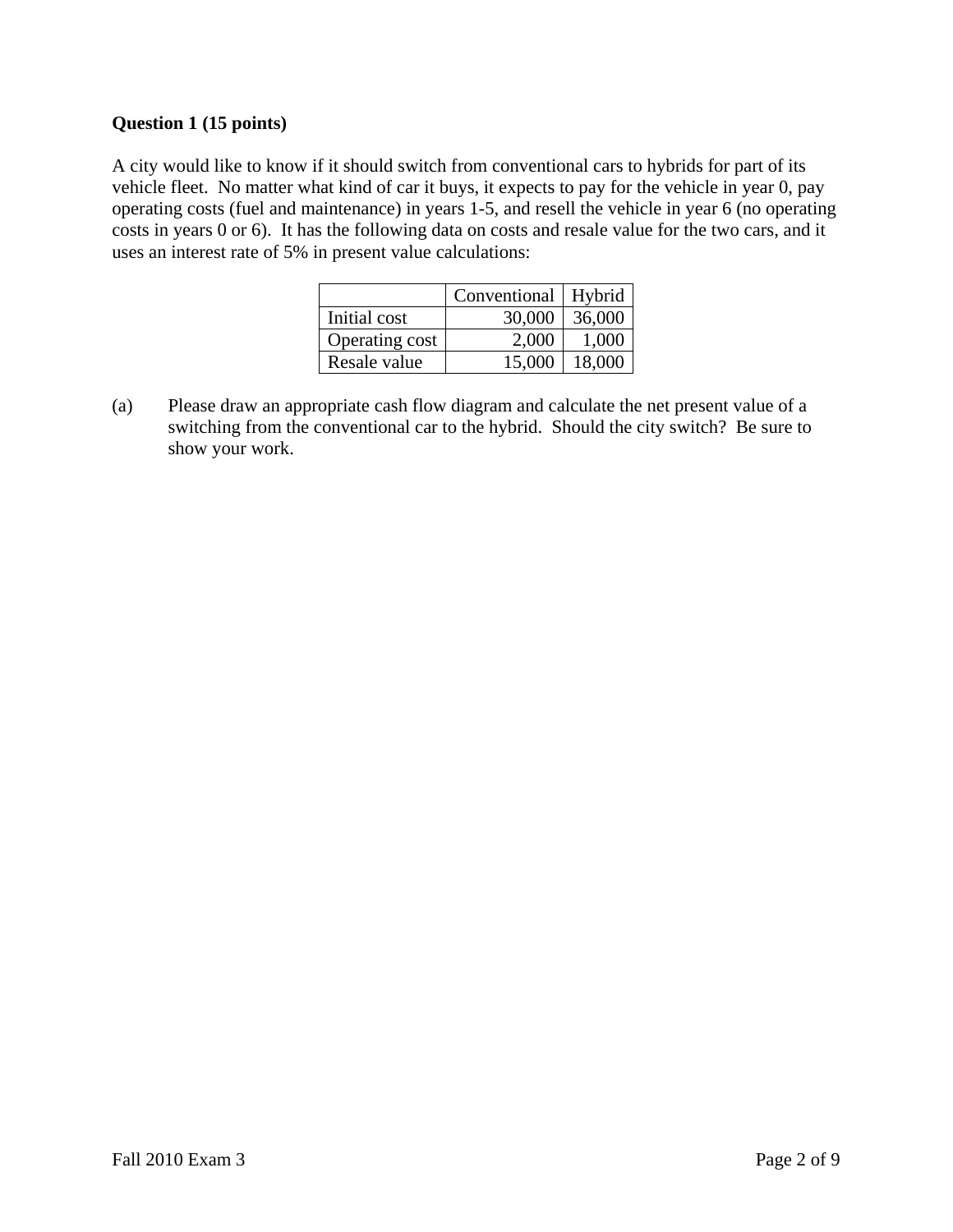# **Question 2 (15 points)**

A government agency has a \$10 million legal budget for taking action against firms that violate its regulations. It knows two firms have committed similar violations and must decide whether to take action against one or both of them. However, the agency knows that its chance of winning a case depend on how much money it spends preparing. If it concentrates its efforts on a single big case against one firm (that is, it spends the whole \$10 million on one case), it has a 60% chance of winning and, if it wins, would be able to collect a \$100 million fine. However, if it splits its budget and spends \$5 million each on two separate cases, its chance of winning *each* case is 40% and *each* win would produce \$70 million in fines. Cases it loses generate no fines. The agency is risk neutral and its objective is to generate the maximum expected revenue.

(a) Please draw an appropriate decision tree and determine the expected value of each strategy. Which approach is better: a single big case against one of the firms, or two smaller cases? Please note: you should assume that the outcomes in the two smaller cases are independent.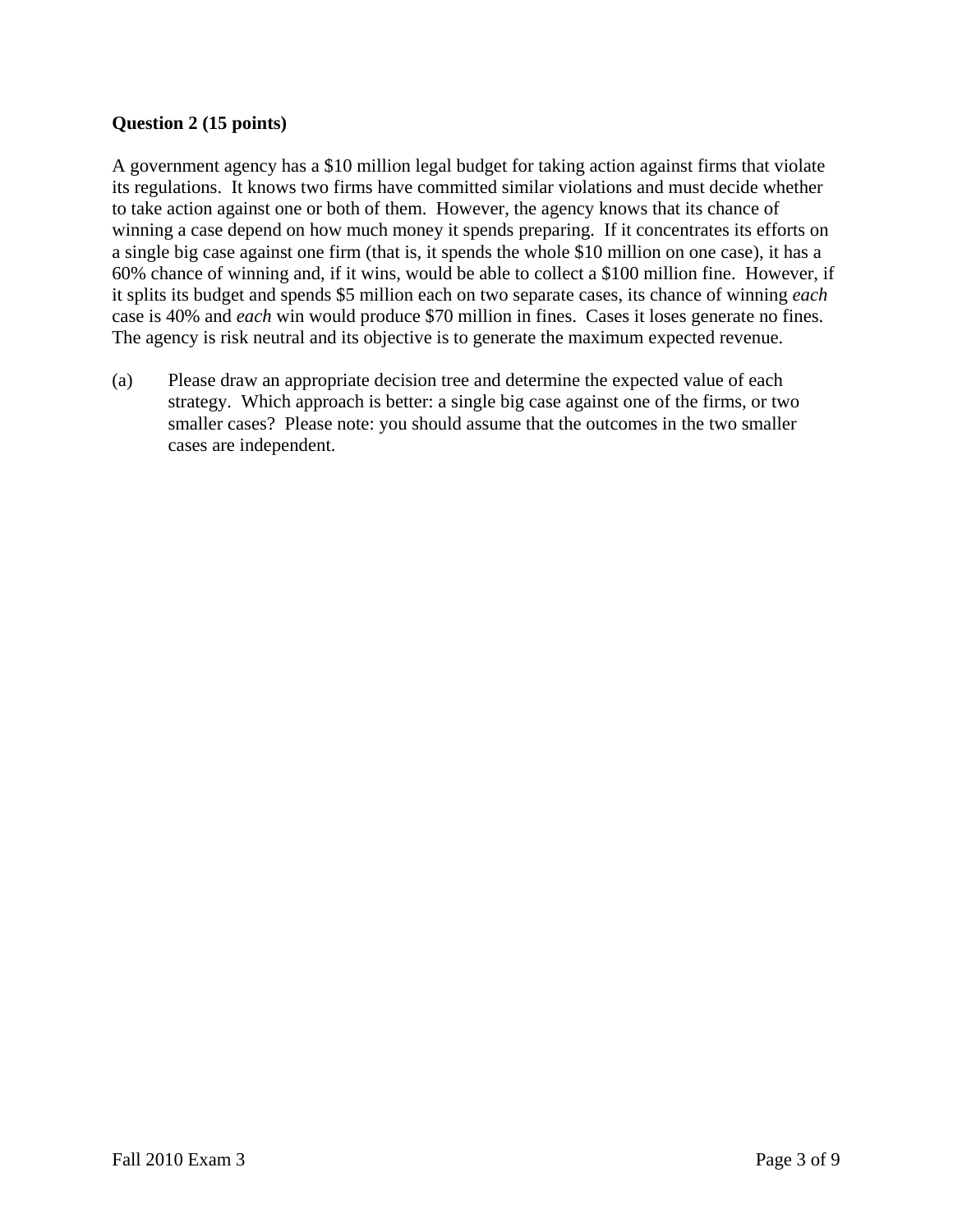# **Question 3 (15 points)**

A foundation is considering spending \$20 million on an untested urban redevelopment initiative. If the initiative succeeds, it will produce \$3 million in benefits every year forever beginning the year after it is launched. (That is, if the project is launched in year 0, it will begin producing benefits in year 1). If it fails, it produces no benefits at all. The foundation currently believes the initiative has a 40% chance of succeeding. However, a consultant has offered to carry out a \$1 million study (paid entirely in year 0) that would determine for sure whether or not the project would succeed. The catch is that study would take 5 years. If the foundation orders the study and subsequently decides to proceed, it would delay *both* the \$20 million cost (moved to year 5) and the benefits if the project is successful (would begin in year 6).

(a) Please draw an appropriate decision tree and determine the expected net present value of both (1) implementing the initiative without the study and (2) ordering the study. What should the foundation do? Explain as intuitively as possible why that option is best. You may assume the foundation is risk neutral and uses an interest rate of 5% in present value calculations.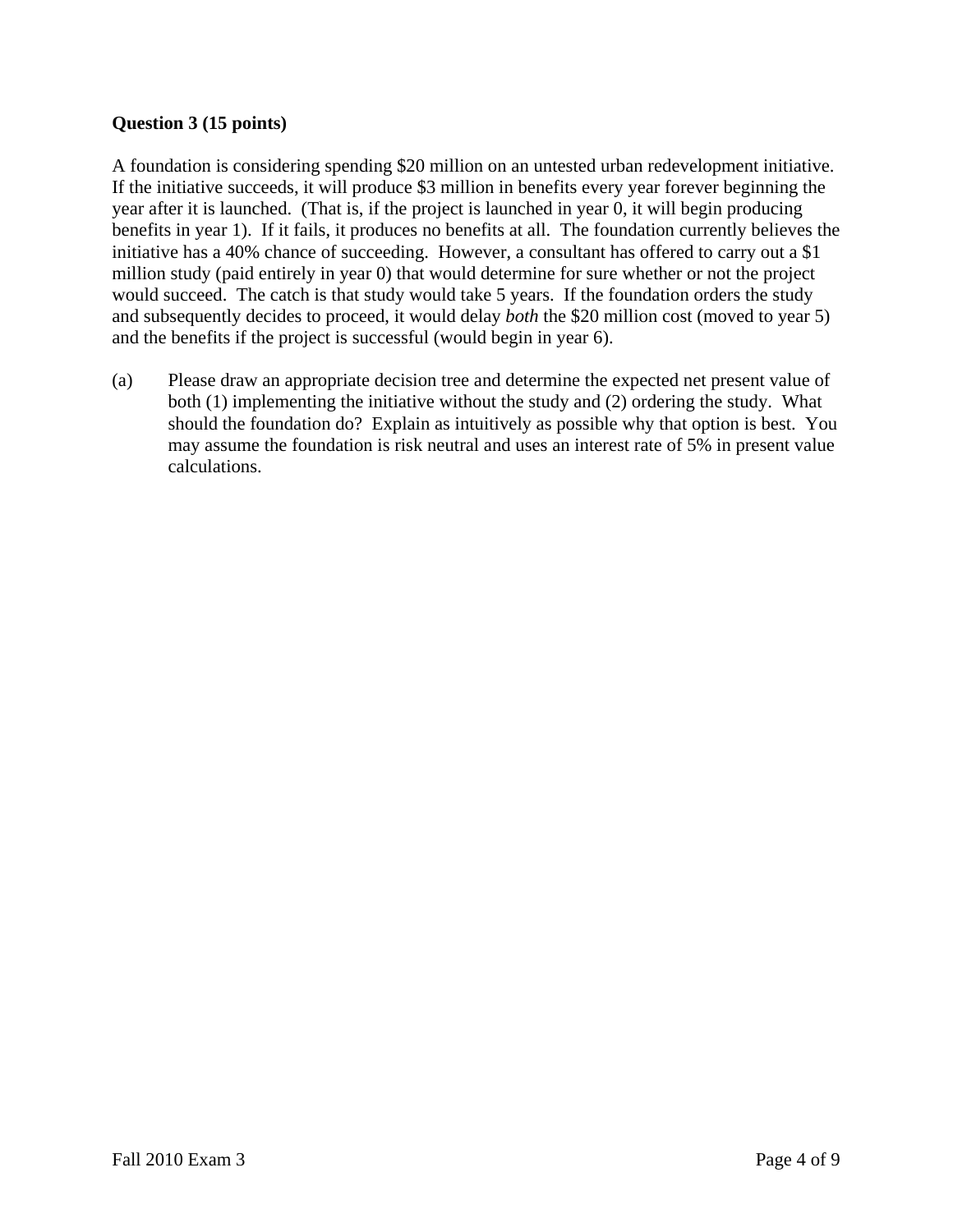# **Question 4 (15 points)**

An individual is concerned about consumption in two periods: 0 and 1. In period 0, she works and has an income of \$120,000. In period 1, she expects to be retired and receiving a pension of \$50,000. Her preferences over bundles of consumption in the two periods, C0 and C1, are given by a Cobb-Douglas utility function:  $U = CO^{0.6} * Cl^{0.4}$ . She can borrow or save at an interest rate of 25 percent.

(a) Please draw her intertemporal budget constraint and a couple of her indifference curves. Then calculate her equilibrium, indicate how much she consumes in each period, and calculate how much she borrows or saves in period 0.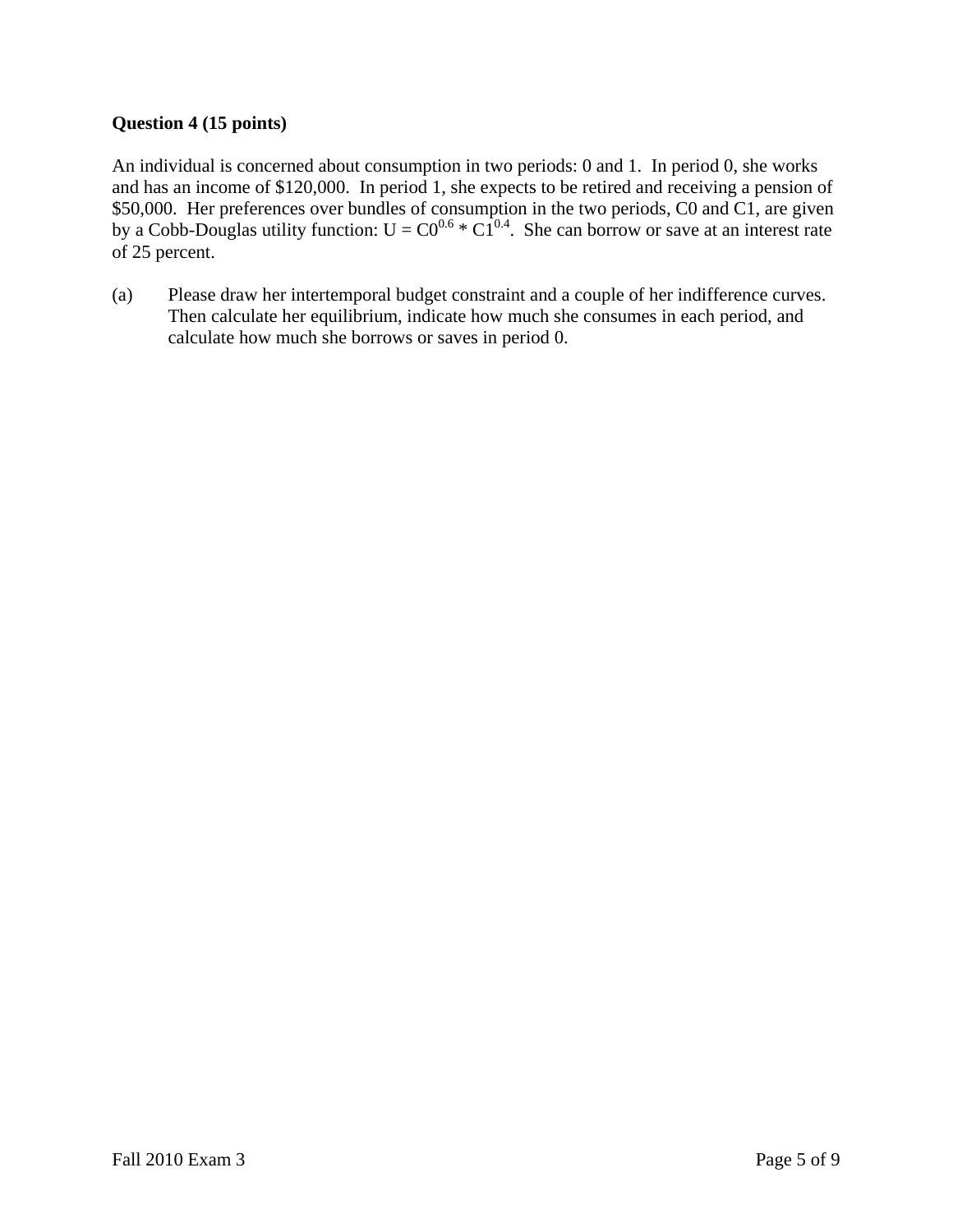# **Question 5 (15 points)**

A nonprofit organization provides tax advice to low income entrepreneurs interested in starting their own businesses. The organization's total cost is given by  $TC = 25{,}632 + Q^2$  (note the square) where Q is the number of people it serves. The demand for its services is given by the equation  $P = 500 - Q$ , and there are no other organizations providing a similar service.

(a) The organization wishes to serve as many people as possible without running a deficit. What price should it charge and how many people will it be able to serve? How much profit will it earn? As a hint, the value of Q is between 175 and 185, inclusive.

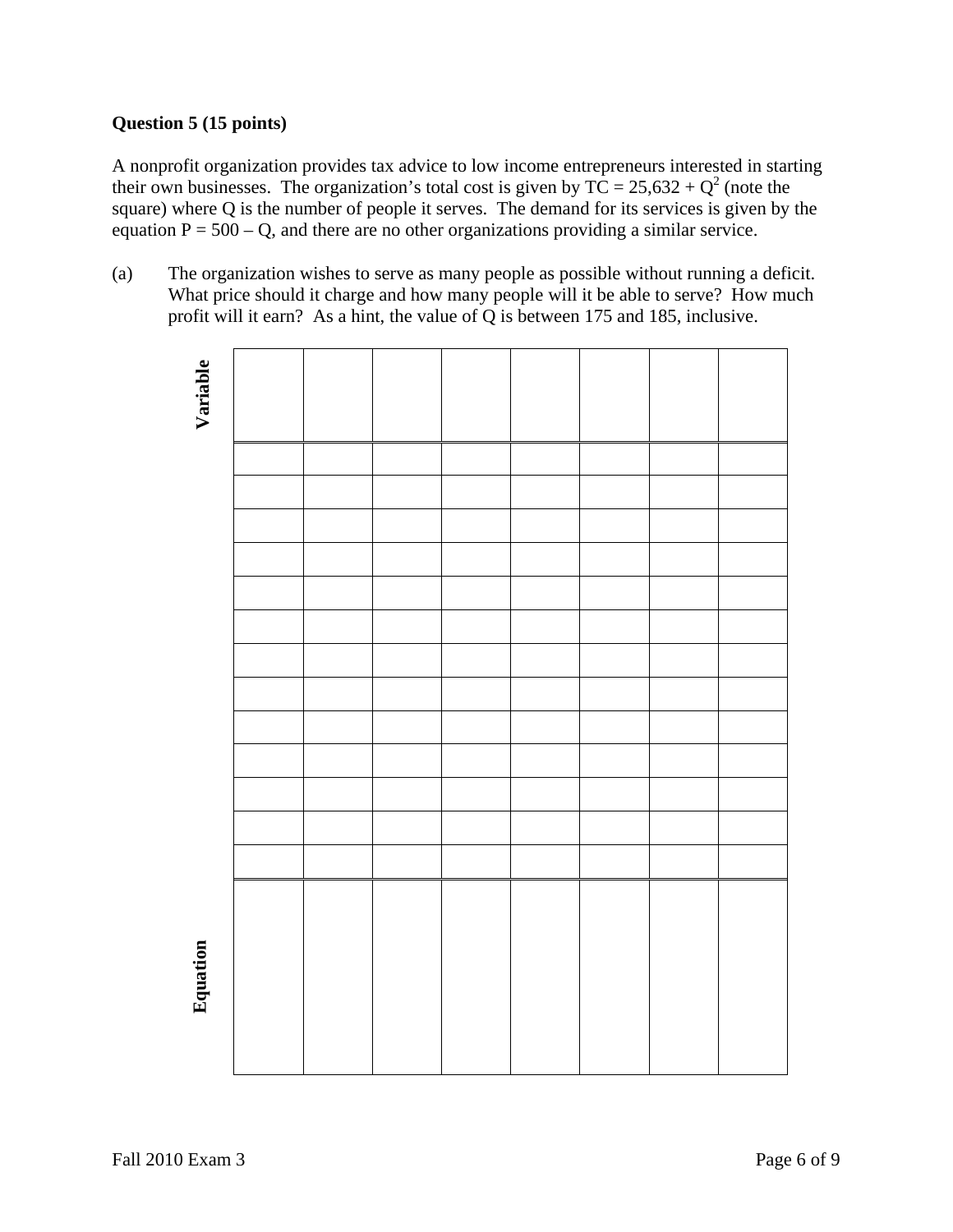# **Question 6A (15 points)**

A small startup company would like to carry out a research project aimed at developing low cost solar cells that could be easily integrated into building materials such as roofing tiles or siding. If the project succeeds, the firm would be a monopolist for 20 years (years 1-20) during which it would face a demand curve given by the equation  $P = 74 - Q$ . The firm would be able to produce the cells for a total cost given by  $TC = 10*Q$ .

(a) If the project succeeds, what price would the firm charge and what quantity of solar cells would it produce in each year during the time it is a monopolist? What profits will it earn? As a hint, the quantity will be between 30 and 40.

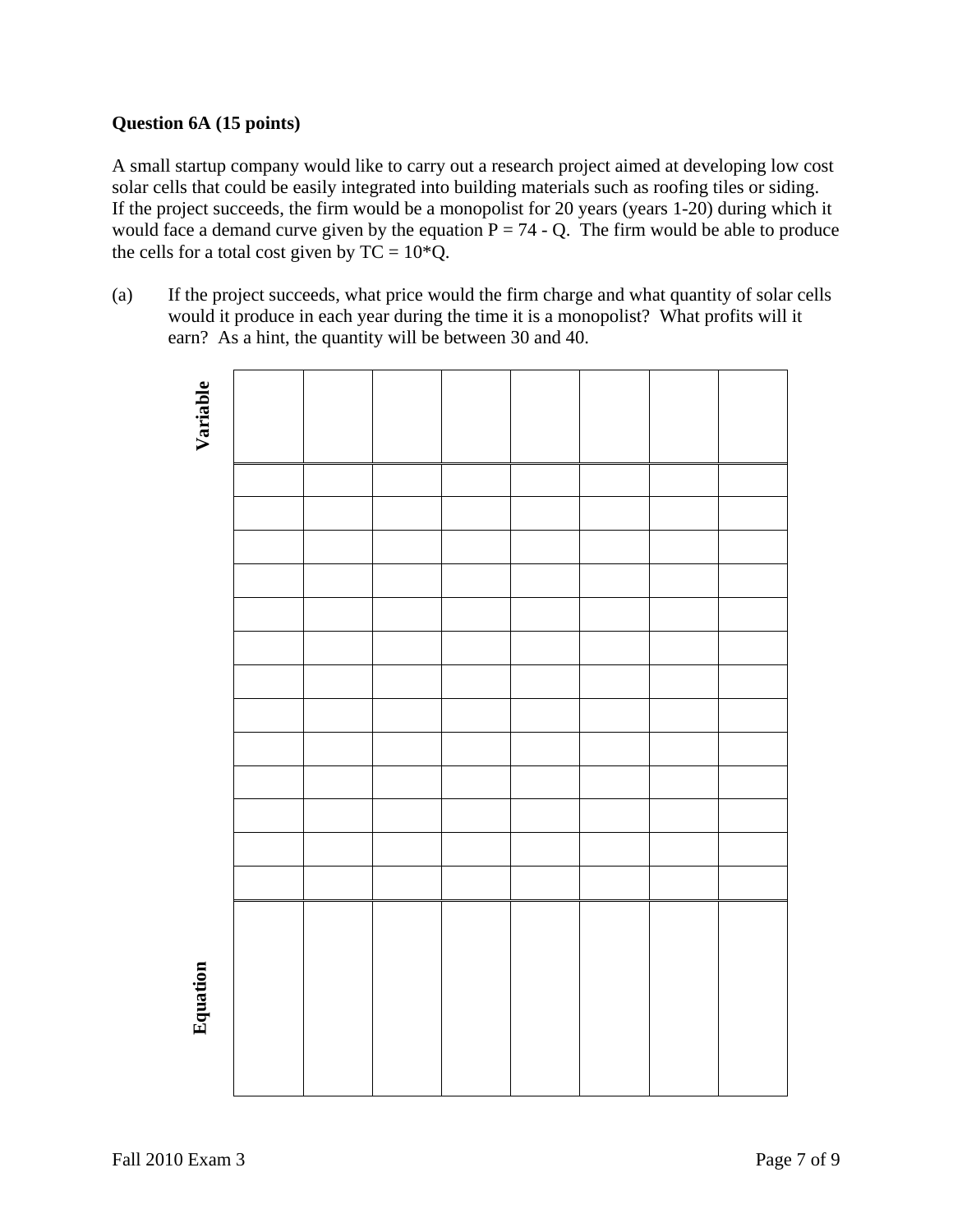# **Question 6B (15 points)**

(b) Using an interest rate of 5%, please calculate the present value of the monopoly profit from 6A. If the research project itself costs \$8,000, which must be paid in year 0, what is the NPV of the project? Should the firm undertake it? You may assume that after the patent expires, other firms enter the industry, the price falls to \$10 and the firm's annual profits are 0.